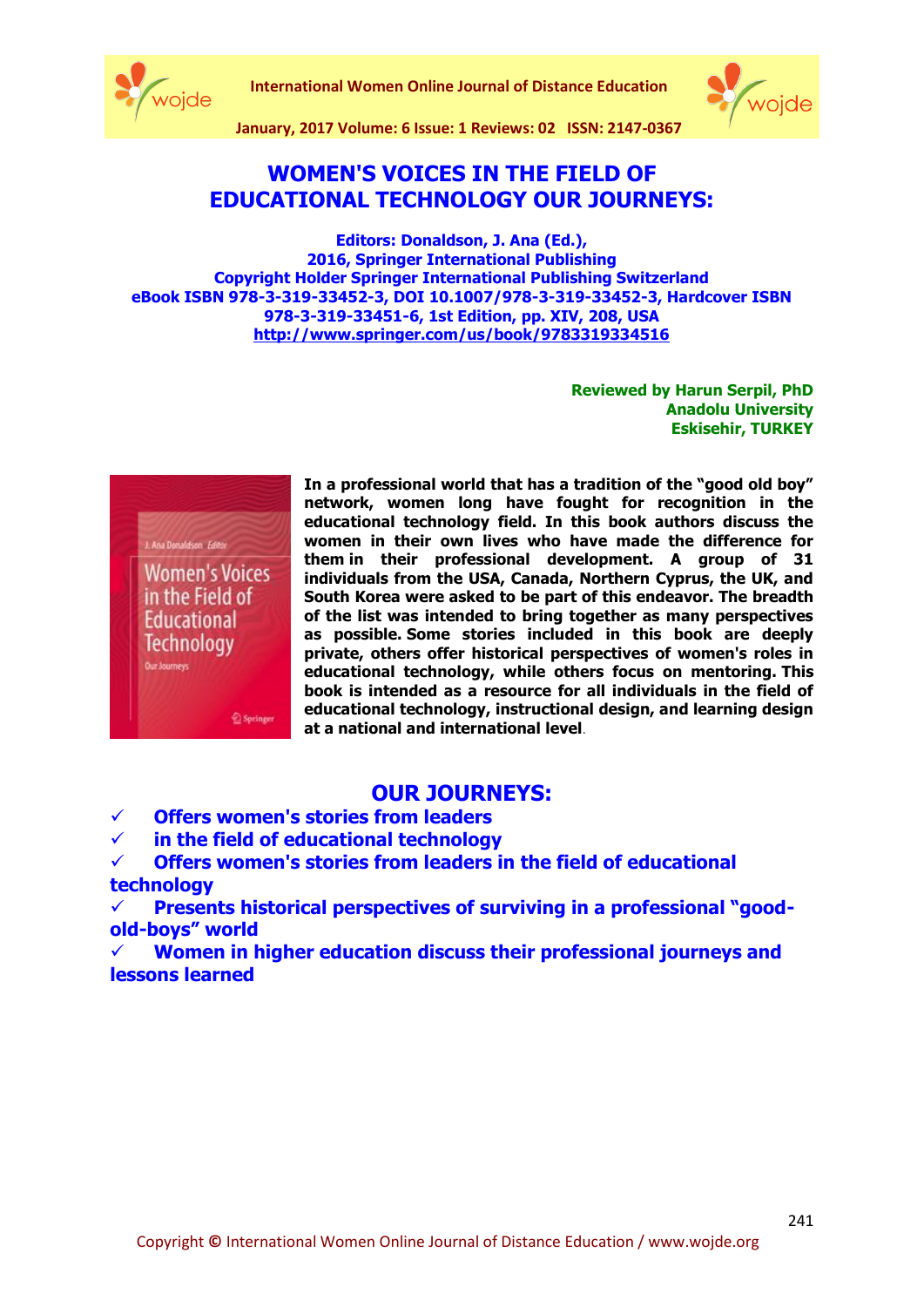



**January, 2017 Volume: 6 Issue: 1 Reviews: 02 ISSN: 2147-0367**

# **TABLE OF CONTENTS**

#### **PART I INDIVIDUAL VOICES**

| 1 Ana's Voice:<br>It's All About the Journey                                                                |
|-------------------------------------------------------------------------------------------------------------|
| 2 Kay's Voice:<br><b>Never in My Wildest Dreams</b>                                                         |
| <b>3 Sharon and Mary's Voices:</b><br><b>Sisterhood-The Journey</b>                                         |
| <b>4 Tonia's Voice:</b><br>From Dirt Roads to the Ivory Tower                                               |
| <b>5 Marcy's Voice:</b><br><b>Marcy P. Driscoll</b>                                                         |
| <b>Linda L. Mellish</b>                                                                                     |
| <b>7 Elizabeth's Voice:</b><br>Those Who Came Before Us-Jane                                                |
| 8 Ali's Voice:<br><b>Alison Carr-Chellman</b>                                                               |
| 9 Ellen's Voice:<br>The Long and Winding Road<br>to Educational Communications and Technology Enlightenment |
| 10 Rhonda's Voice:<br>And Gladly Would She Learn, and Gladly Teach                                          |
| <b>11 Gráinne's Voice:</b><br>The Journey from Chemistry to E-Learning                                      |
| 12 Pat's Voice:<br><b>A Journey Towards Wisdom</b>                                                          |
|                                                                                                             |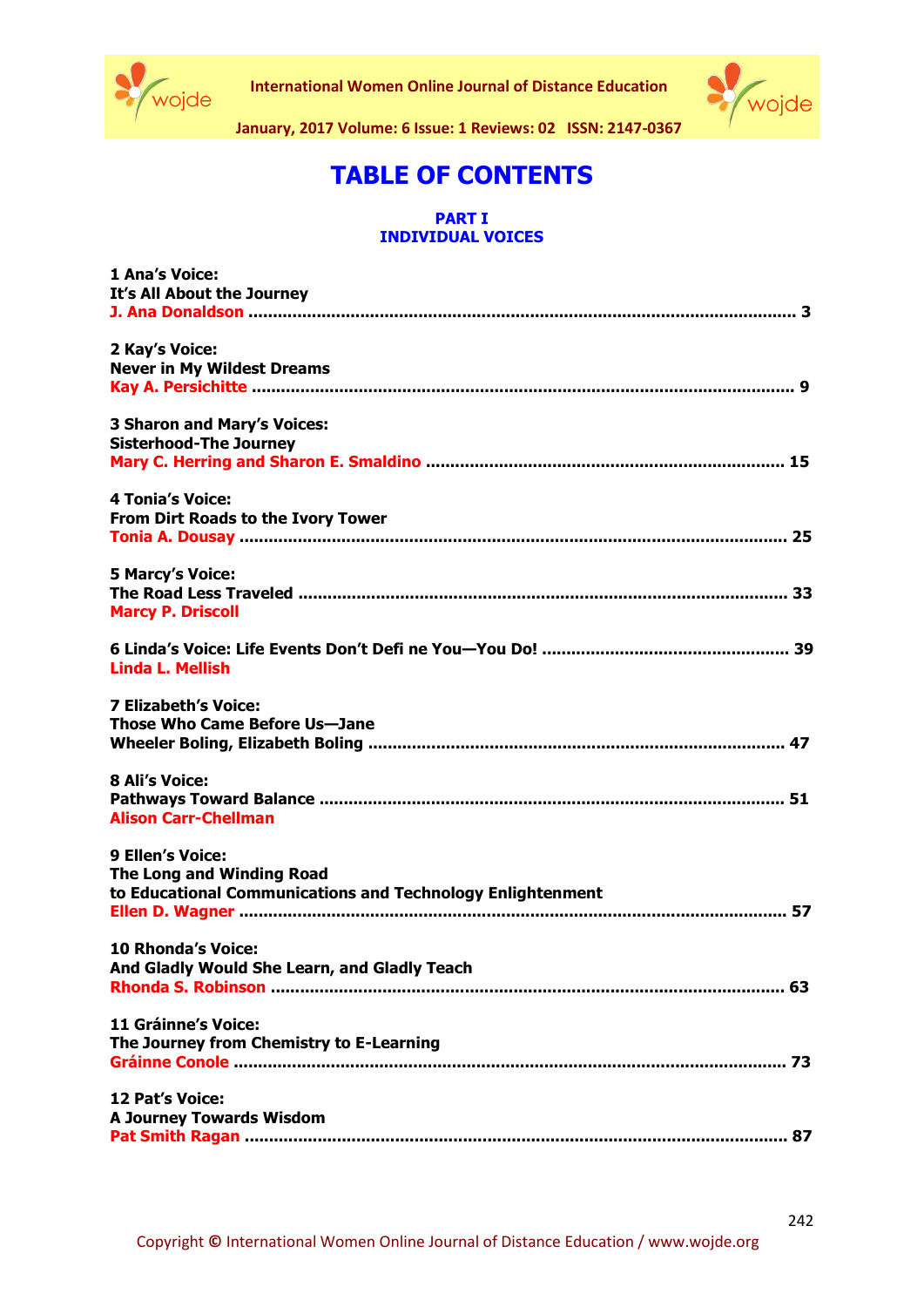

**International Women Online Journal of Distance Education**



**January, 2017 Volume: 6 Issue: 1 Reviews: 02 ISSN: 2147-0367**

| 13 Insung's Voice:                                                   |
|----------------------------------------------------------------------|
| <b>Great People, Boundless Opportunities, and Meaningful Changes</b> |
|                                                                      |
| <b>14 Monica's Voice:</b>                                            |
| <b>Developing Designer Professional Identity</b>                     |
|                                                                      |
| 15 Angela's Voice:                                                   |
| <b>Cherish the Support, Nurture the Relationships</b>                |
|                                                                      |
| <b>16 Eugene's Voice:</b>                                            |
| <b>Women Leaders Guiding My Ethics of Caring</b>                     |
|                                                                      |
| 17 Gayle's Voice:                                                    |
| My Journey of How I Got to Now                                       |
|                                                                      |
| <b>18 Willi's Voice:</b>                                             |
| The Academic Road-Thorns and Roses                                   |
|                                                                      |
| 19 Joi's Voice:                                                      |
| The Lights Along My Path                                             |
|                                                                      |
| 20 Amy's Voice:                                                      |
| <b>Becoming Fully Human in Our Professional Roles</b>                |
|                                                                      |
| 21 Krista's Voice:                                                   |
| The Transformative Influence of Negative and Positive Experiences    |
|                                                                      |
| <b>PART II</b>                                                       |
| <b>HISTORICAL PERSPECTIVE</b>                                        |

| 22 Paralleling Women as Presidents of                        |  |
|--------------------------------------------------------------|--|
| <b>AECT with Changes in U.S. Laws and Social Norms</b>       |  |
|                                                              |  |
| 23 Early Women Involved in Educational Technology: Vignettes |  |
|                                                              |  |
| 24 Technology and Generational Learners:                     |  |
| <b>From Baby Boomersto Next Generations,</b>                 |  |
| to Millennials, to Generation Zs, to Guess What Is Coming!   |  |
|                                                              |  |
|                                                              |  |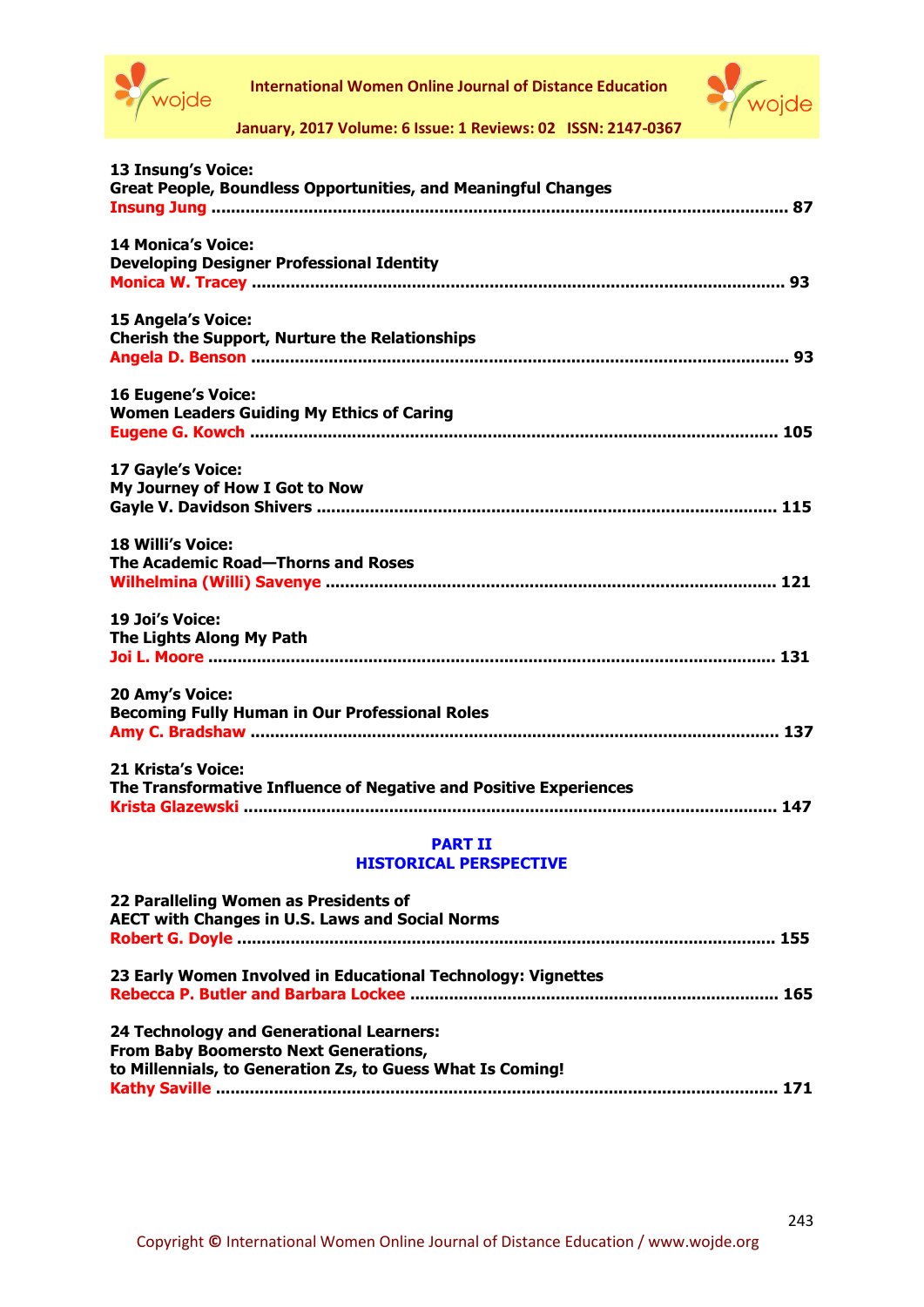



**January, 2017 Volume: 6 Issue: 1 Reviews: 02 ISSN: 2147-0367**

### **PART III MENTORING**

| 25 (Ward's) Ten Principles of Effective Mentoring |     |
|---------------------------------------------------|-----|
| 26 Investing in Our Future:                       |     |
| <b>The Role of Intentional Mentorship</b>         |     |
| 27 Mentoring and the Role of Women                |     |
| in Instructional Design and Technology            |     |
|                                                   |     |
| 28 Being Role Models in Leadership                |     |
| in the Field of Educational Technology            |     |
|                                                   |     |
|                                                   | 205 |
|                                                   |     |